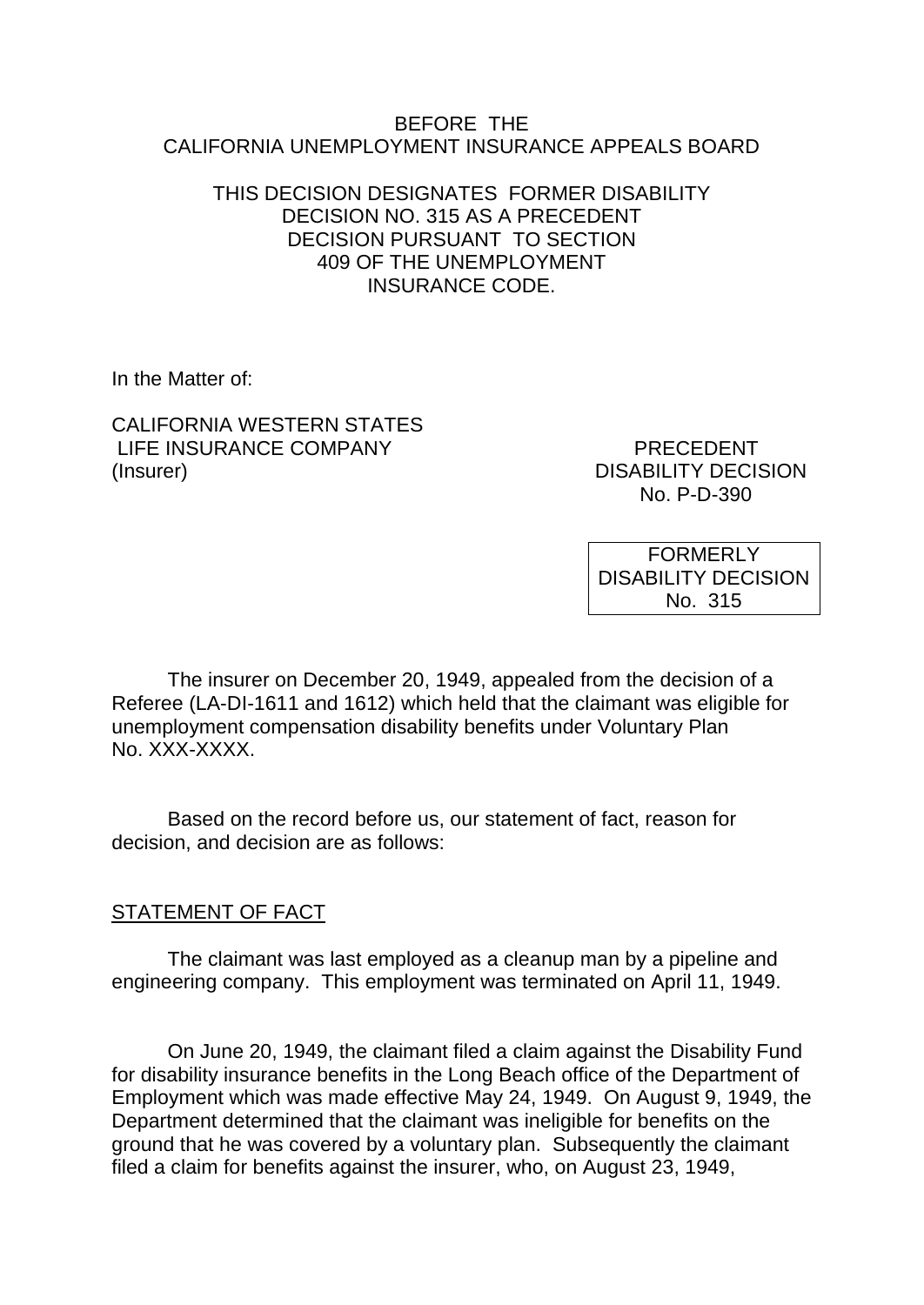issued a determination that the claimant was ineligible for benefits under the voluntary plan on the ground that the claimant's disability was caused by an industrial injury. The claimant appealed to a Referee from each of the determinations. The Referee affirmed the determination of the Department and reversed the determination of the carrier.

Prior to June 15, 1947, the claimant was employed by the pipeline and engineering company as a laborer, operating a jackhammer, digging ditches and laying pipe. On the above date the claimant suffered an industrial injury involving fractures of a hand, a foot, and three ribs. The injury resulted in a permanent disability. One physician estimated that the claimant would be able to resume work as a laborer approximately one year after June 20, 1949. A second physician indicated that he was unable to predict when the claimant would be able to resume the work he was doing prior to the accident. The claimant is sixty-one years of age.

On November 2, 1949, the Industrial Accident Commission issued an award to the claimant in connection with the above injuries in which it was found that the claimant's temporary disability had terminated July 3, 1948, and that his remaining disability was a permanent one.

Subsequent to the aforementioned injury, the employer employed the claimant as a cleanup man for the months of April, May, and June, 1948. From July 1948 through September 1948 the claimant was employed regularly by the employer as a night watchman. This work ended, and the claimant was again employed as a cleanup man by the employer, working on an average of from eight to nine days a month. On April 11, 1949, this employment ended. The claimant was able at that time to continue working either as a cleanup man or as a night watchman. On June 1, 1949, prior to filing a claim for disability benefits, the claimant registered for work and filed a claim for unemployment insurance benefits. He certified that he was available for work and received benefit payments for four weeks.

## REASON FOR DECISION

The insurer contends on appeal that the claimant is not disabled within the meaning of Section 201 of the Unemployment Insurance Act [now section 2626 of the Unemployment Insurance Code] because he is able to continue the work at which he was last employed. This contention raises the issue of whether work as a laborer, which was the claimant's regular and customary work at the time he was injured, continued to be his regular and customary work within the meaning of the Act [now code] or whether it has been replaced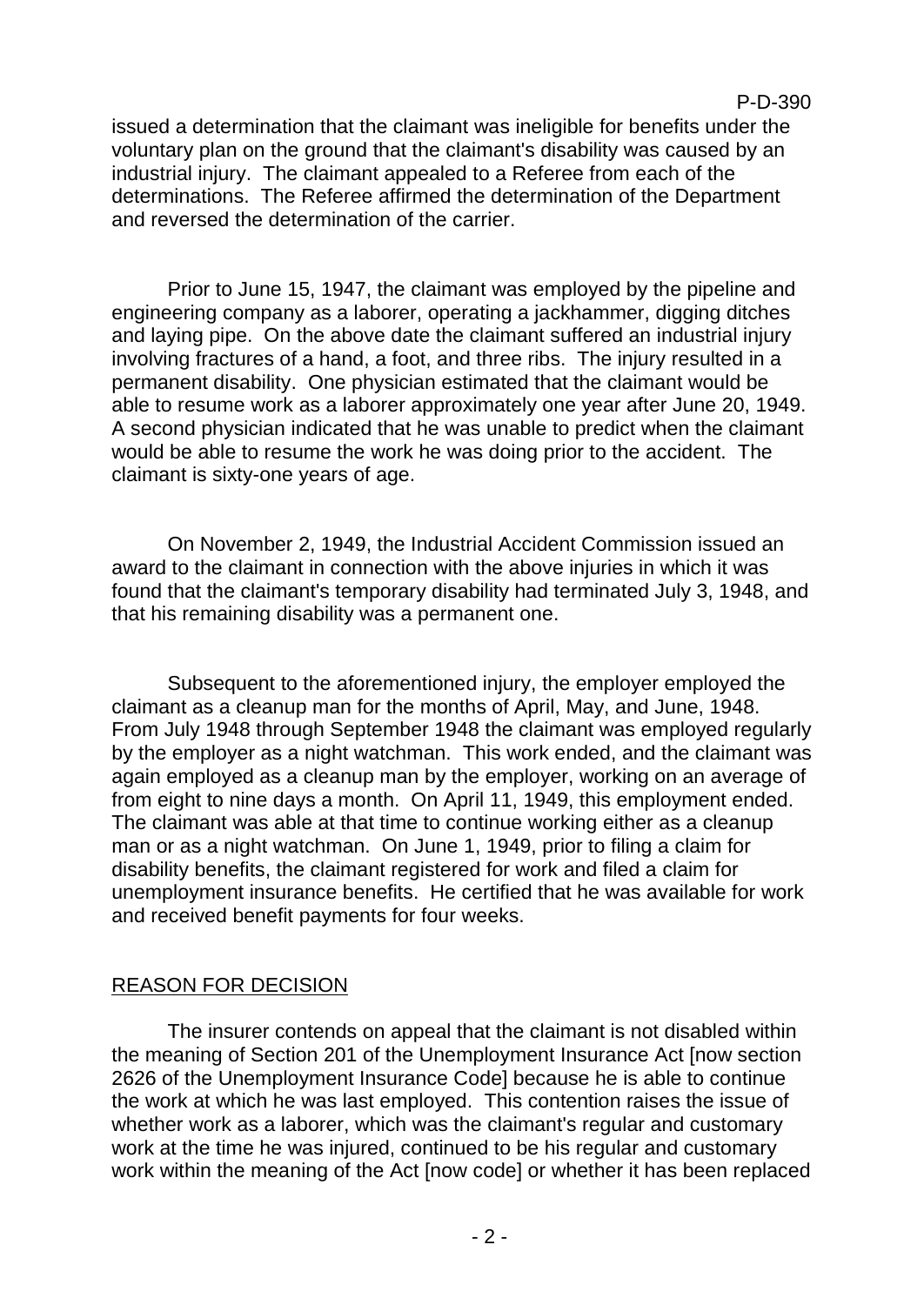by the less strenuous work at which the claimant was subsequently employed (See Disability Decision No. D-300-420).

In Disability Decision No. D-52-66 we rejected the so-called "light work" concept and held that it was immaterial that a claimant was able to perform "light work" so long as he remained unable to perform his regular or customary work. However, we held in Disability Decision No. D-60-42 that where a claimant, no longer able because of a disability to perform the heavy work at which he formerly had been employed, had most recently been employed at less strenuous work and had been paid unemployment insurance benefits on the grounds that he was able to perform the less strenuous work, he had acquired a new field of regular work and was not disabled within the meaning of the Act [now code].

In the present case the claimant has been employed at new work for a period of approximately one year. In view of this work experience, and in view of the fact that the claimant certified that he was available for such work in connection with a claim for unemployment insurance benefits, we conclude that the claimant's regular work is the work at which he was last employed. Since the claimant is admittedly able to perform that work, we hold that the claimant is not disabled within the meaning of Section 201 of the Act [now section 2626 of the Unemployment Insurance Code].

#### **DECISION**

The decision of the Referee is reversed. The claimant is ineligible under Section 201 of the Act [now section 2626 of the Unemployment Insurance Code] for benefits under either Voluntary Plan No. XXX-XXXX or the State Plan. Benefits are denied accordingly.

Sacramento, California, May 12, 1950.

### CALIFORNIA UNEMPLOYMENT INSURANCE APPEALS BOARD

MICHAEL B. KUNZ, Chairman

P-D-390

GLENN V. WALLS (Absent)

PETER E. MITCHELL